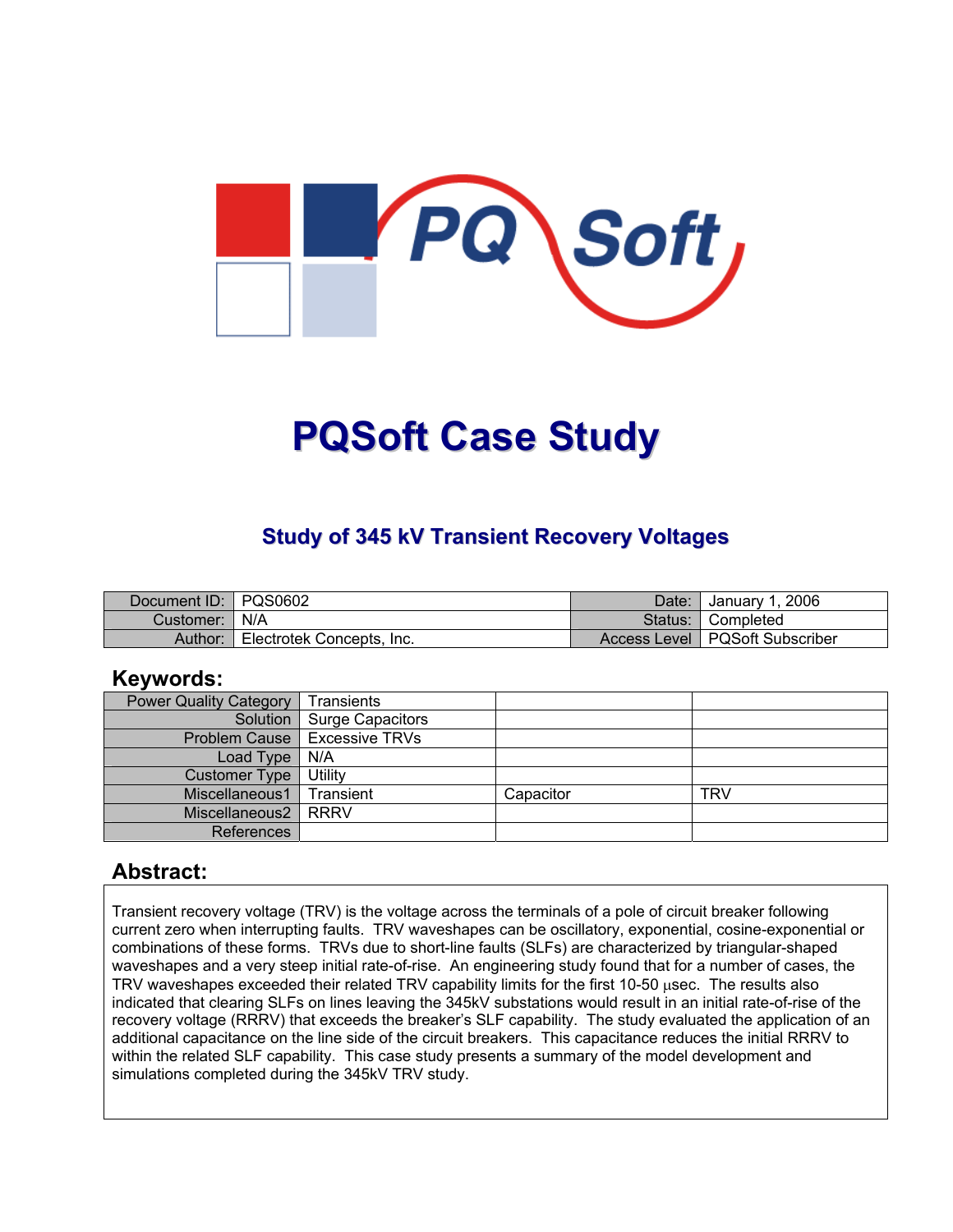# <span id="page-1-0"></span>**TABLE OF CONTENTS**

# **LIST OF FIGURES**

| Figure 3 – TRV Withstand Capability for Breaker 4560 for a Three-Phase Ungrounded Fault7  |  |
|-------------------------------------------------------------------------------------------|--|
| Figure 4 – TRV Withstand Capability for Breaker 4592 for a Three-Phase Ungrounded Fault 8 |  |
| Figure 5 – TRV Withstand Capability for Breaker 4564 for a Three-Phase Ungrounded SLF  8  |  |
|                                                                                           |  |

## **LIST OF TABLES**

| Table 4 – Typical Capacitance Values Based on Annex B of IEEE Std. C37.011-1994 |  |
|---------------------------------------------------------------------------------|--|
|                                                                                 |  |

## **RELATED STANDARDS**

IEEE Std. C37.06, IEEE Std. C37.04, IEEE Std. C37.011

#### **GLOSSARY AND ACRONYMS**

| <b>TRV</b>  | <b>Transient Recovery Voltage</b>    |
|-------------|--------------------------------------|
| <b>RRRV</b> | Rate of Rise of the Recovery Voltage |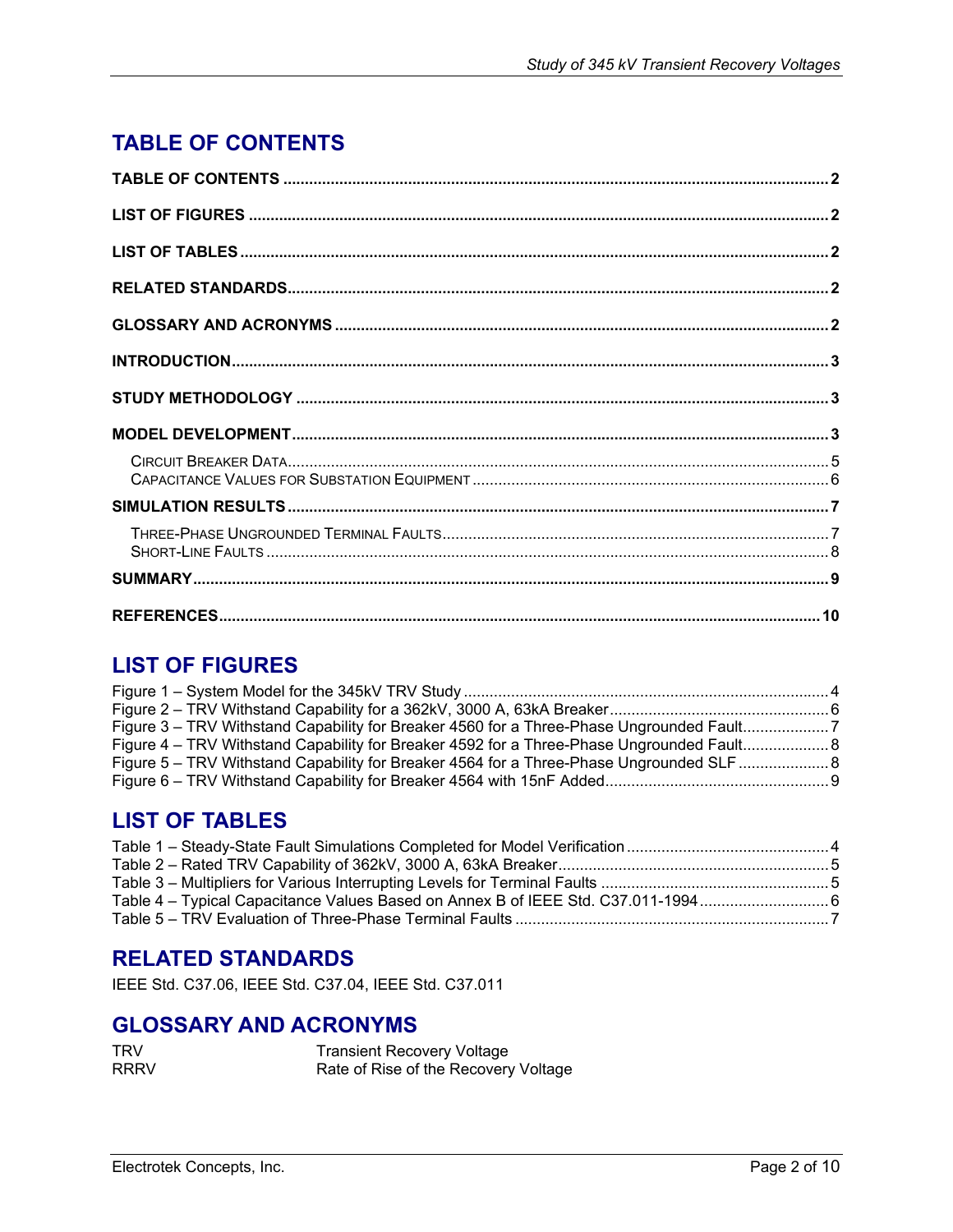## <span id="page-2-0"></span>**INTRODUCTION**

Due to the concern for excessive TRVs during breaker operations, an engineering study was preformed to evaluate the proposed 345kV substation design, as well as the impact on nearby utility equipment. The study evaluated the concerns and possible solutions, such as adding capacitive devices, to protect against the harmful transients that may damage the surrounding equipment and power system.

The analysis of high-frequency TRVs frequently requires the use of sophisticated digital simulation tools. Simulations provide a convenient means to characterize transient events, determine resulting problems, and evaluate possible mitigation alternatives. Occasionally, they are performed in conjunction with system monitoring for verification of models and identification of important power system problems. The complexity of the models required for the simulations generally depends on the system characteristics and the transient phenomena under investigation.

The transient analysis for the study was performed using the PSCAD program. This program can be used for the analysis of circuit switching operations, capacitor switching, lightning transients, and transients associated with the operation of power electronic equipment.

### **STUDY METHODOLOGY**

The TRV evaluation for various fault conditions was based on the methods provided in IEEE Std. C37.06, IEEE Std. C37.04, and IEEE Std. C37.011. This involved analysis of the most severe conditions, including the clearing of a three-phase ungrounded symmetrical fault at the breaker terminal when the system voltage is at a maximum and SLFs.

The study considered normal cases where the system operates with all breakers and lines in service and various contingencies where only one breaker is available to clear a fault. For both of these conditions, three-phase ungrounded and single-line-to-ground faults were evaluated.

TRV is the voltage across the terminals of a pole of circuit breaker following current zero when interrupting faults. TRV waveshapes can be oscillatory, exponential, cosine-exponential or combinations of these forms. TRVs due to SLFs are characterized by triangular-shaped waveshapes and a very steep initial rate-of-rise. The triangular shape of the recovery voltage arises from positive and negative reflections of the traveling waves that oscillate between the open breaker and the fault. Due to the short distance involved between the fault location and the open breaker, the initial RRRV can be very steep.

According to IEEE Std. 37.011-1994, the most severe oscillatory or exponential recovery voltages tend to occur across the first pole to open of a circuit breaker interrupting a three-phase ungrounded symmetrical fault at its terminal when the system voltage is at a maximum. When the TRV performance meets the withstand criteria when subjected to the fault condition mentioned above, a SLF evaluation is not necessary. This is due to the fact that SLF TRV capability is higher than that of a three-phase ungrounded fault.

#### **MODEL DEVELOPMENT**

The model development process included steps for data collection, data approximation, data simplification and model verification.

The TRV system model was based on short-circuit data that consisted of positive and zero sequence impedance data in the ASPEN Oneliner format. The study area included the substation and the adjacent system (see [Figure 1\)](#page-3-1). The boundary of the study area was represented with equivalent sources and transfer impedances such that the electrical representation of the study area (at 60 Hz) was nearly identical to the original representation.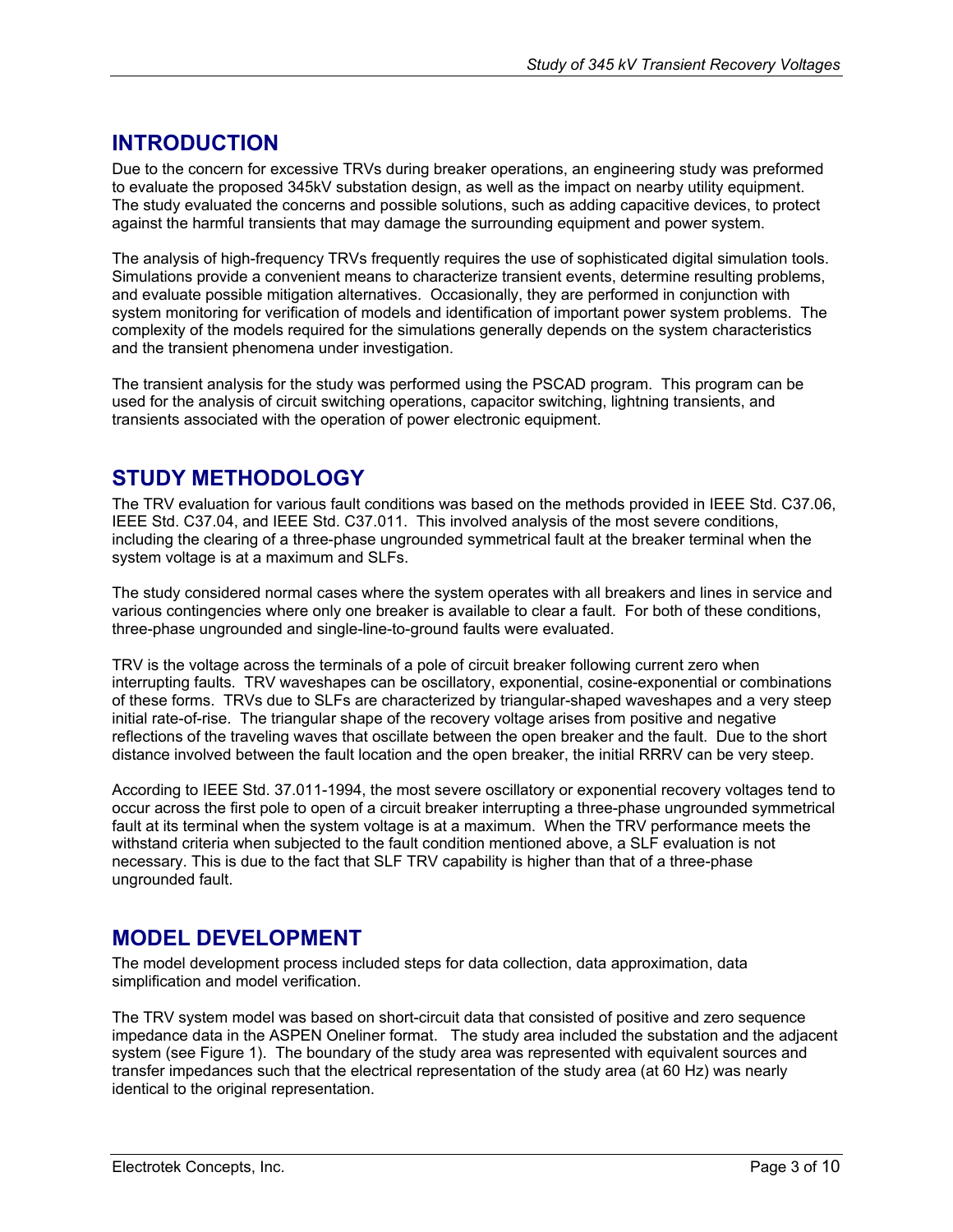<span id="page-3-1"></span><span id="page-3-0"></span>

**Figure 1 – System Model for the 345kV TRV Study**

In the study, all transmission lines were represented with a frequency dependent line model to account for traveling wave phenomena. Generating units were represented with ideal sources behind sub-transient impedances. The accuracy of the transient model was verified by comparing three-phase and single-lineto-ground fault currents at all buses. A subset of the fault cases is summarized in [Table 1.](#page-3-2)

<span id="page-3-2"></span>

| Table 1 – Steady-State Fault Simulations Completed for Model Verification |  |  |  |  |  |
|---------------------------------------------------------------------------|--|--|--|--|--|
|---------------------------------------------------------------------------|--|--|--|--|--|

| Case           | Fault               | Full                    | <b>Reduced</b>       | <b>PSCAD</b>            |
|----------------|---------------------|-------------------------|----------------------|-------------------------|
| ID             | Location            | Model                   | Model                | Model                   |
| F1             | <b>Bus 810</b>      | $I_{36}$ = 40515        | $I_{36}$ = 40281     | $I_{3\phi} = 40995$     |
| F <sub>2</sub> | 345 kV              | $I_{\text{AG}}$ = 46077 | $I_{\phi G}$ = 45811 | $I_{\text{AG}}$ = 46313 |
| F <sub>3</sub> | <b>Bus PrairieS</b> | $I_{36}$ = 37039        | $I_{3\phi} = 36826$  | $I_{36}$ = 38113        |
| F4             | 345 kV              | $I_{\text{dG}}$ = 39797 | $I_{\phi G}$ = 39569 | $I_{\phi G}$ = 40311    |
| F <sub>5</sub> | <b>Bus 815</b>      | $I_{36}$ = 19141        | $I_{3h}$ = 18986     | $I_{3\phi} = 18836$     |
| F <sub>6</sub> | 345 kV              | $I_{\text{AG}}$ = 15252 | $I_{\phi G}$ = 15128 | $I_{\text{dG}}$ = 15253 |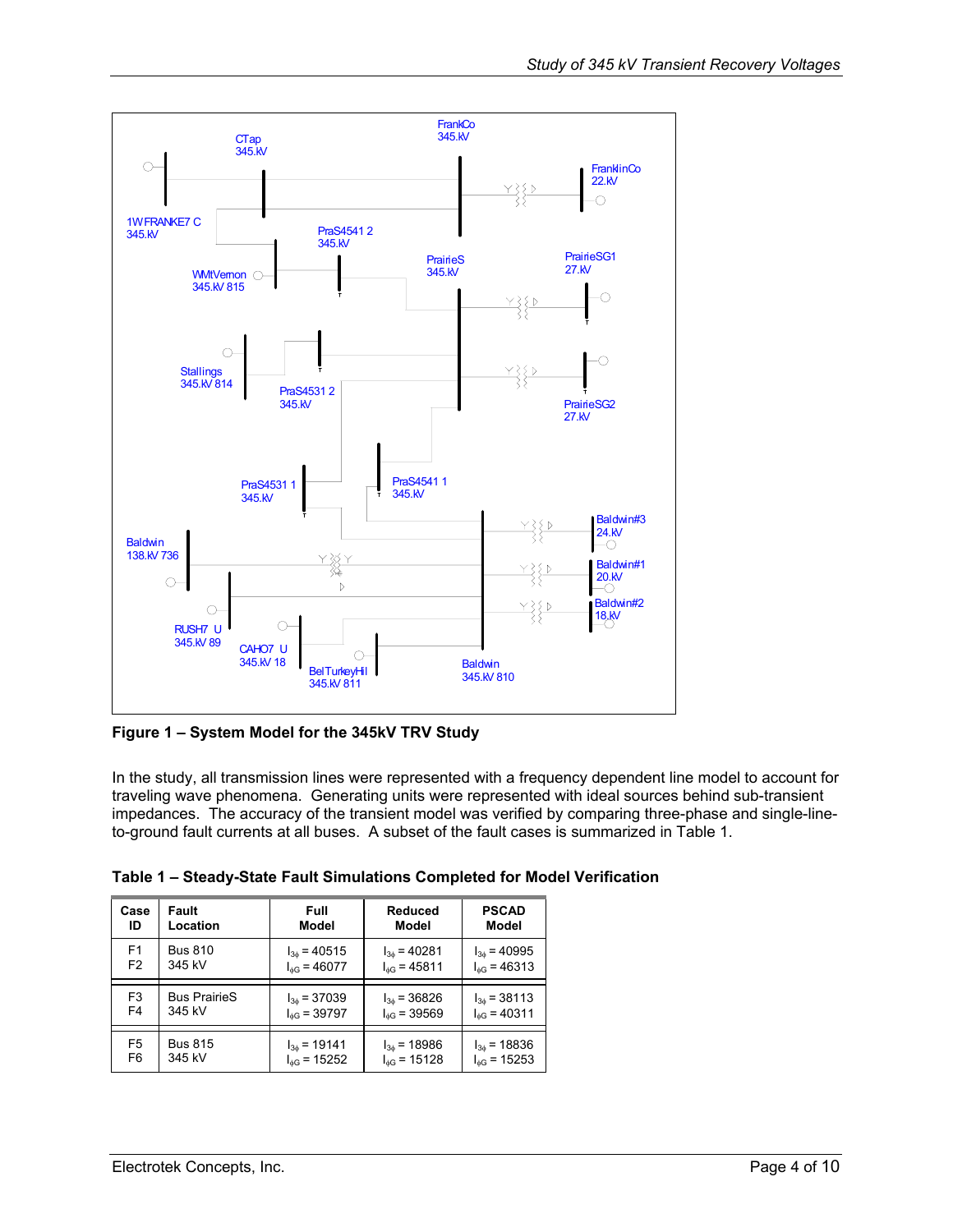<span id="page-4-0"></span>The model represented a reduction of the entire system to determine the system equivalents and corresponding fault levels. It should be noted that the corresponding PSCAD model did not include mutual coupling between transmission lines. In addition, typical X/R ratio values were used where the short-circuit model did not include resistance (e.g., lines, transformers, etc.), and relatively large transfer impedances were ignored. Considering these factors, accuracy within 3% was considered acceptable for the 60 Hz short-circuit model verification.

#### *Circuit Breaker Data*

In evaluating the TRV withstand capability for the 345kV breakers, the following references were used:

- 1. ANSI C37.06-2000 Tables 3 and 6 (Note 6 for Table 3)
- 2. IEEE C37.04-1999, Section 5.9, Table 2 and Figure 5

The new 345kV breakers have the following ratings:

| Rated Transient Inrush Current Frequency:  4250 Hz |  |
|----------------------------------------------------|--|

TRV-related data is shown in [Table 2](#page-4-1) and [Table 3.](#page-4-2)

#### <span id="page-4-1"></span>**Table 2 – Rated TRV Capability of 362kV, 3000 A, 63kA Breaker**

| Τ2<br>$(\mu$ sec $)$ | (kV/µSec) | (µsec) | Ε1<br>(kV) | E <sub>2</sub><br>(kV) |
|----------------------|-----------|--------|------------|------------------------|
| 75                   |           |        | . .06 V    | 1.49 V                 |

#### <span id="page-4-2"></span>**Table 3 – Multipliers for Various Interrupting Levels for Terminal Faults**

| <b>Percent Rating</b><br>(%) | R | E <sub>2</sub> | T2  |
|------------------------------|---|----------------|-----|
| 100                          |   |                |     |
| 60                           |   | 1.07           | 0.5 |
| 30                           |   | 1.13           | 0.2 |
| 10                           |   | 1.17           | 0.2 |

The waveshape of the exponential component E1 for terminal faults below 30% of the breaker rating is 1 cosine. Based on [Table 2](#page-4-1) and [Table 3](#page-4-2) and the discussion in Section 5.9 of IEEE Std. C37.04-1999, the TRV limit envelopes were derived and graphically represented using a MATLAB program. [Figure 2](#page-5-1)  shows the TRV envelopes (or withstand capabilities) for several fault levels. Capability envelopes when interrupting fault currents below 30% of its rated short-circuit current have a waveshape of 1-cosine, while for fault currents above 30% of breaker rating, the waveshape has an exponential-cosine form.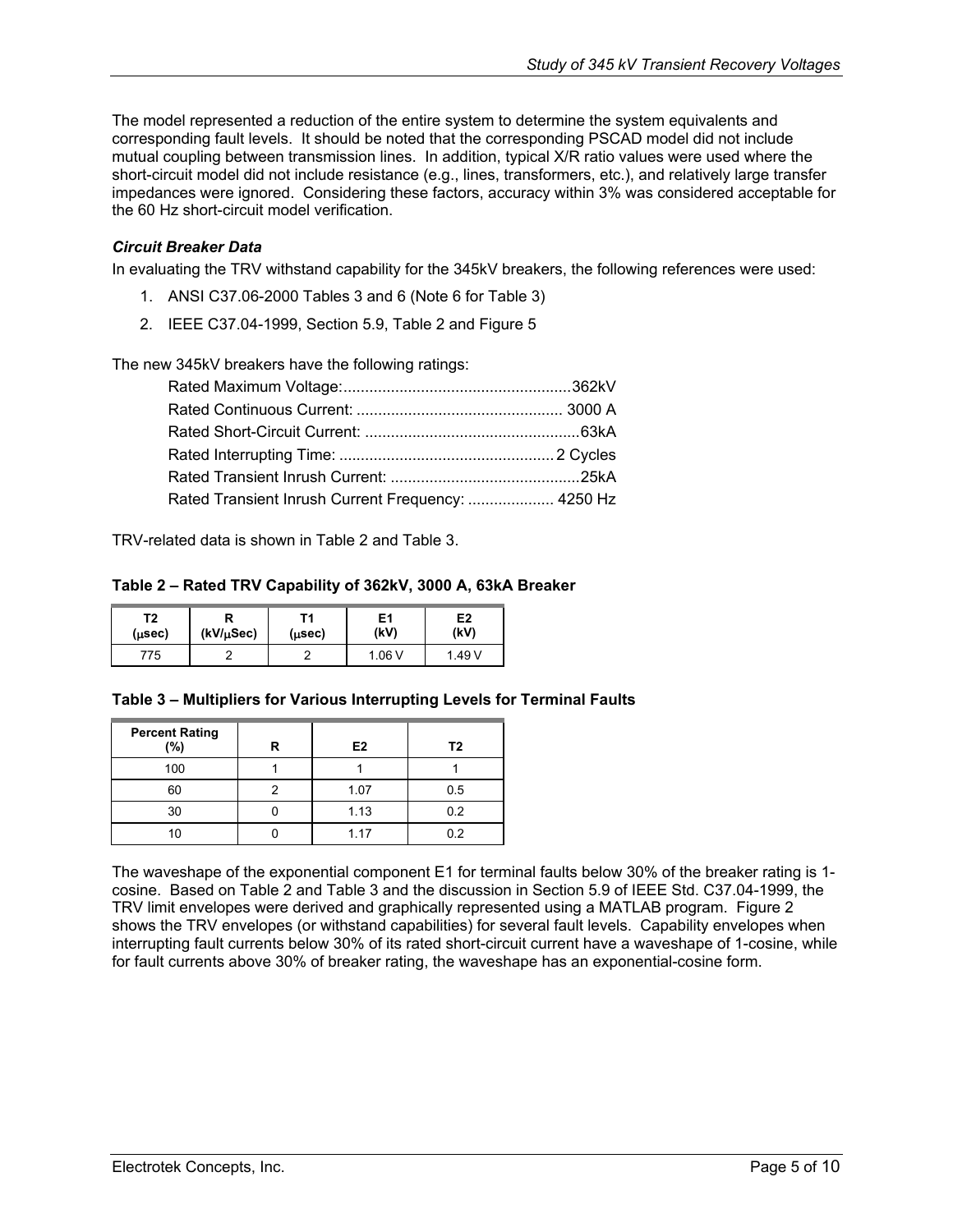<span id="page-5-1"></span><span id="page-5-0"></span>

**Figure 2 – TRV Withstand Capability for a 362kV, 3000 A, 63kA Breaker** 

#### *Capacitance Values for Substation Equipment*

Equivalent values of capacitance for substation equipment were the lumped values at the breaker terminals. Since the capacitance values for the 345kV equipment at the studied substations were not supplied by the utility, it was agreed that typical capacitance ranges based on Annex B of IEEE Std. C37.011-1994 would be used. Three equivalent capacitance values (minimum, maximum, and average) were determined. [Table 4](#page-5-2) shows an example of the collection of typical capacitance values for each bus section in the model.

| <b>Substation</b><br>$C_{eq}$ for the 345kV Bus | Qty | Min<br>(pF)  | Max<br>(pF) | Avg<br>(pF) |
|-------------------------------------------------|-----|--------------|-------------|-------------|
| <b>Disconnect Switch</b>                        | 4   | 60           | 200         | 130         |
| CT 6-MR 600/1                                   | 4   | 150          | 450         | 300         |
| <b>Bus CVT</b>                                  |     | $2000^{[1]}$ | 11000       | 6500        |
| 345 kV Bus (983 Feet)                           |     | 2458         | 5407        | 3932        |
| Total:                                          |     | 5298         | 19007       | 12152       |

<span id="page-5-2"></span>**Table 4 – Typical Capacitance Values Based on Annex B of IEEE Std. C37.011-1994** 

*[1] Note: 2000* ρ*F for CVTs provided by utility* 

This process was repeated for all of the 345kV substation equipment in the system model. The minimum values of equivalent capacitance were used throughout the simulation process for both normal and contingency cases.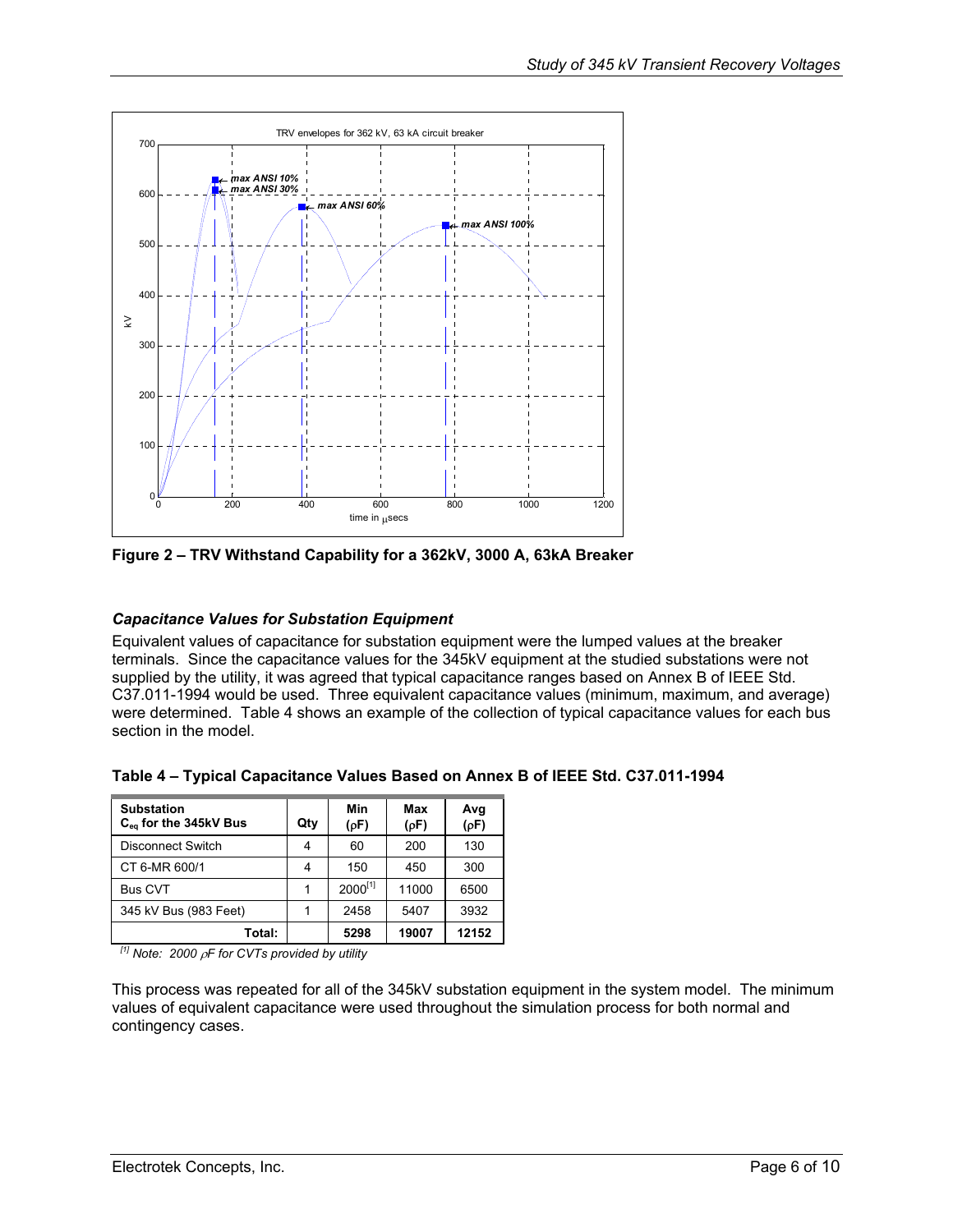## <span id="page-6-0"></span>**SIMULATION RESULTS**

The TRV evaluation was conducted for the most severe operating conditions, including both three-phase ungrounded faults at the breaker terminal and SLFs. The study considered both normal cases where the system operates with all breakers and lines in service and contingency cases where the only one breaker is available to clear the fault.

#### *Three-Phase Ungrounded Terminal Faults*

The simulation results for the three-phase ungrounded fault clearing cases were summarized in tables similar to [Table 5.](#page-6-1) The table shows the respective case identifier, the breaker number, the peak current that the breaker interrupted, this peak current as a percentage of the rated value (63kA), the peak TRV in kV, and a note to report whether the TRV was within the breaker's capability envelope. A "YES\*" note signifies that the TRV waveshape slightly exceeded the TRV capability for the first 10-50 usec, but it met the TRV SLF capability. A "NO" note signifies that the TRV waveshape did not meet the TRV capability limit.

| Case<br>ID     | <b>Breaker</b><br>ID | Peak<br>Current<br>(kA) | Percent<br>Rated<br>(%) | Peak<br>TRV (kV) | Within<br>Envelope<br>(Y/N) |
|----------------|----------------------|-------------------------|-------------------------|------------------|-----------------------------|
| A <sub>1</sub> | 4564<br>4560         | 33.96<br>21.44          | 38.18<br>24.07          | 512.66<br>512.67 | <b>YES</b><br><b>YES</b>    |
| A2             | 4560<br>4556         | 25.34<br>31.93          | 28.45<br>35.84          | 484.85<br>484.86 | <b>YES</b><br><b>YES</b>    |
| A3             | 4592                 | 58.58                   | 66.09                   | 541.73           | <b>NO</b>                   |
| CONTINUED      |                      |                         |                         |                  |                             |

<span id="page-6-1"></span>**Table 5 – TRV Evaluation of Three-Phase Terminal Faults** 

[Figure 3](#page-6-2) and [Figure 4](#page-7-1) show several examples of the simulation results for the three-phase ungrounded fault clearing cases summarized in [Table 5.](#page-6-1) [Figure 3](#page-6-2) shows the recovery voltage for breaker 4560 for Case A1 and [Figure 4](#page-7-1) shows the recovery voltage for breaker 4592 for Case A3. Each graph of TRV includes an overlay of the withstand capability.

<span id="page-6-2"></span>

**Figure 3 – TRV Withstand Capability for Breaker 4560 for a Three-Phase Ungrounded Fault**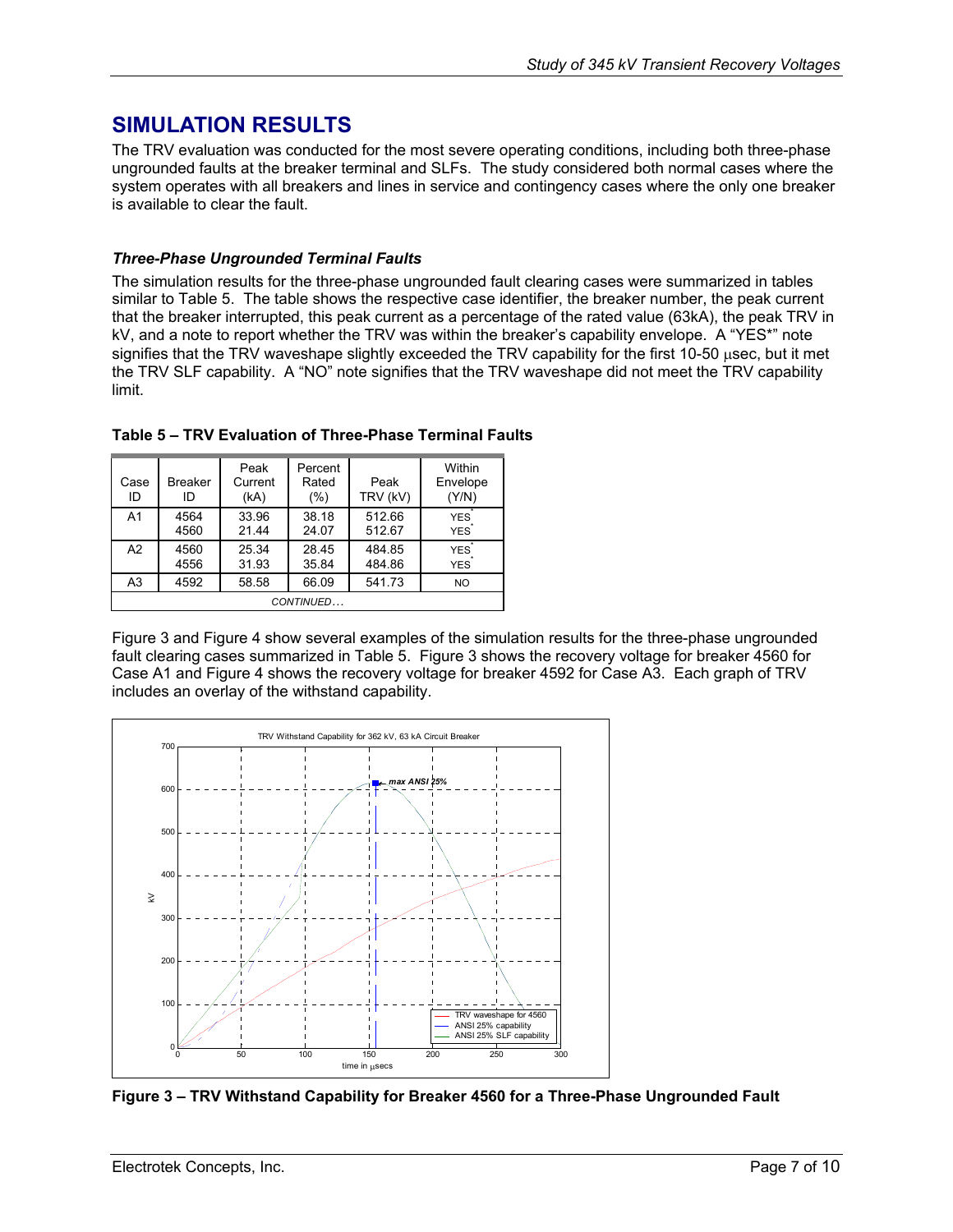<span id="page-7-1"></span><span id="page-7-0"></span>

**Figure 4 – TRV Withstand Capability for Breaker 4592 for a Three-Phase Ungrounded Fault** 

#### *Short-Line Faults*

The simulation results for the SLF cases were recorded and compared to their respective TRV withstand and SLF capabilities. [Figure 5](#page-7-2) shows an example of the simulation results for a SLF clearing case. When compared to their respective terminal fault case, the magnitude of the peak fault current interrupted was lower due to the additional line impedance between the fault location and the breaker terminals. However, the RRRV was higher due to the traveling waves that oscillate between the fault location and breaker terminals.

<span id="page-7-2"></span>

**Figure 5 – TRV Withstand Capability for Breaker 4564 for a Three-Phase Ungrounded SLF**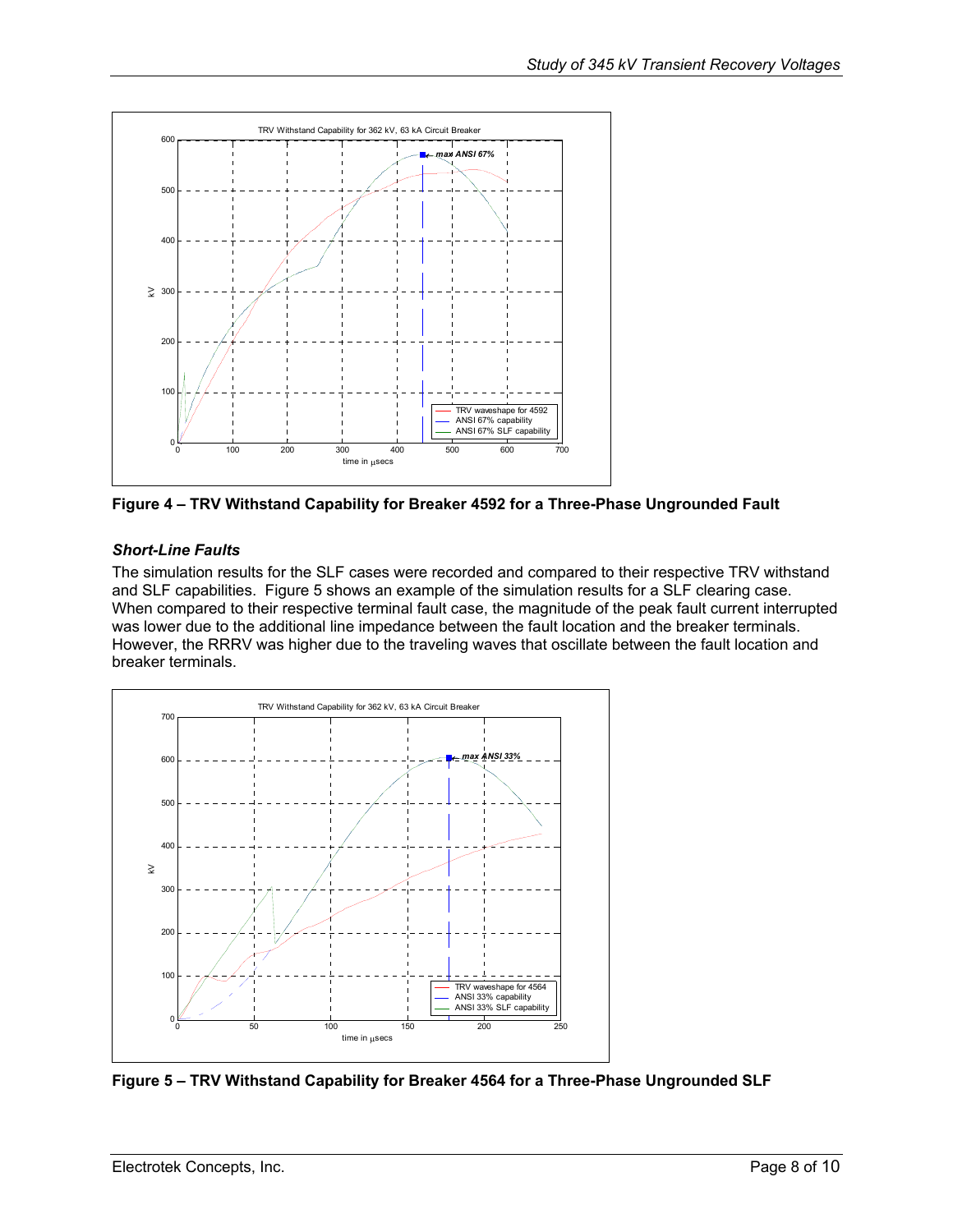<span id="page-8-0"></span>As can be seen in [Figure 5,](#page-7-2) the initial TRV for the case with no added capacitance exceeds the related SLF capability. Additional cases were then completed for each faulted transmission line to evaluate the effectives of various capacitance values for reducing the RRRV for each 345kV substation breaker. The case with 15ηF added is shown in [Figure 6.](#page-8-1)

<span id="page-8-1"></span>

**Figure 6 – TRV Withstand Capability for Breaker 4564 with 15nF Added** 

## **SUMMARY**

The engineering study included an evaluation of the TRV performance for various breaker operations for new 345 kV breakers. A number of observations and conclusions based on the simulation results included:

- 1. The TRV evaluation for the new 345kV circuit breakers in the substations was conducted for the most severe operating conditions, including clearing both three-phase ungrounded faults at the breaker terminal and SLF.
- 2. Three capacitance values, representing a range of equivalent capacitances for substation equipment, were determined based on information provided by the utility and from Annex B of IEEE Std. C37.011-1994.
- 3. The TRV evaluation considered both normal cases where the system operates with all breakers and lines in service and contingency cases where only one breaker is available to clear a fault. Both three-phase ungrounded and single-line-to-ground faults were evaluated for these conditions.
- 4. For a number of cases, the TRV waveshapes exceeded their related TRV capability limit for the first 10-50 µsec after the breaker had opened. These cases were then compared to their corresponding SLF capability.
- 5. For a number of normal and contingency cases, the TRV waveshapes exceeded their related capability limit. For these cases, the breaker's withstand capability was exceeded due to the peak of the recovery voltage, rather than the initial rate-of-rise.